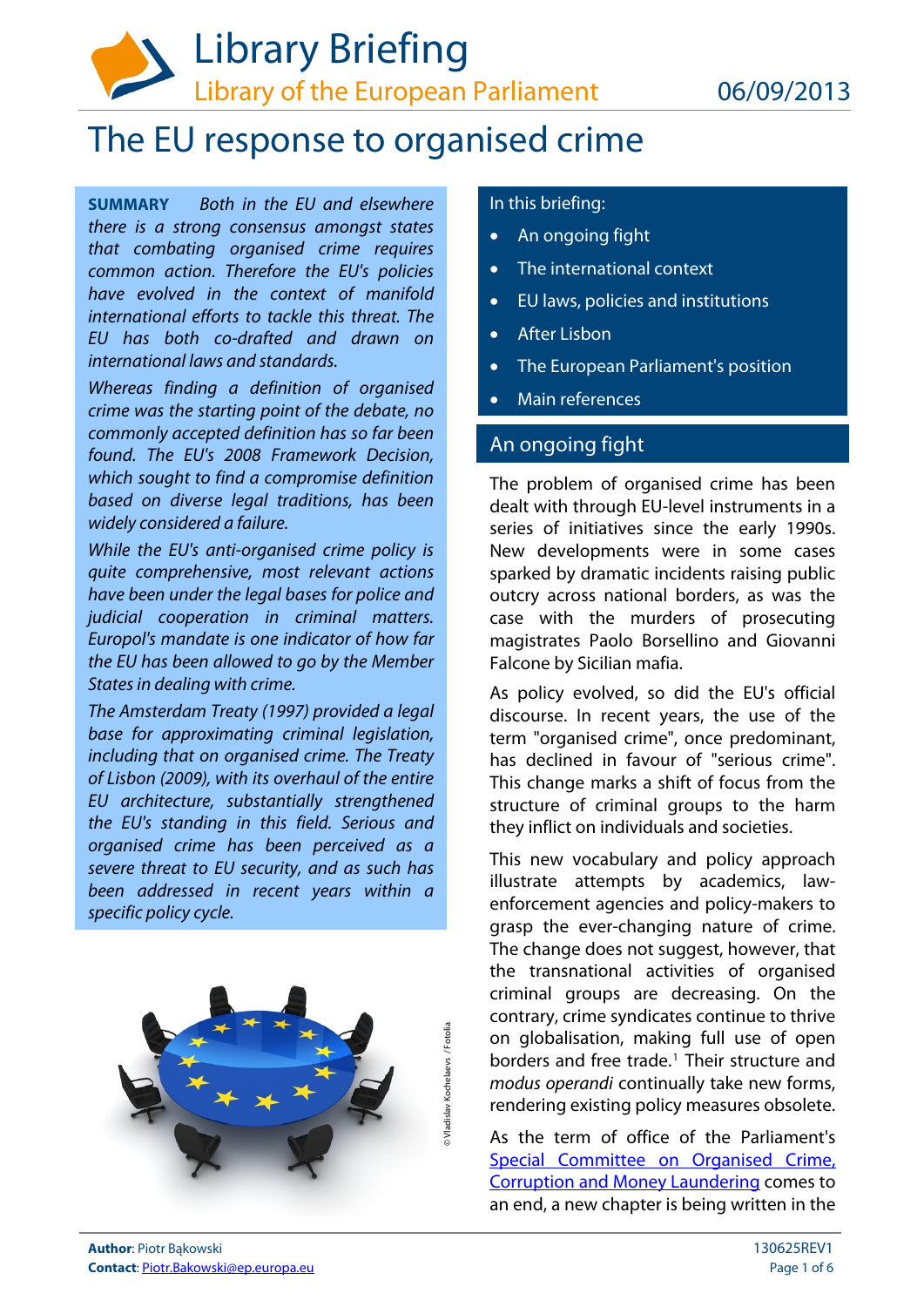

history of the EU's fight against organised crime.

## The international context

#### **Synergies in tackling organised crime**

Besides the EU, the United Nations (UN), the Council of Europe, the G8 and the OECD are among other organisations to have addressed transnational organised crime. The EU's connection to their initiatives has been twofold. On the one hand, the EU has actively taken part in drafting international anti-organised crime instruments; on the other hand, its own laws and policies have drawn inspiration from them.

This relationship may be illustrated by the 2000 [UN Convention against Transnational](https://www.unodc.org/unodc/en/treaties/CTOC/)  [Organised Crime](https://www.unodc.org/unodc/en/treaties/CTOC/) (the Palermo Convention). While the Convention drew on some essential elements of the 1998 Council's [Joint Action](http://eur-lex.europa.eu/LexUriServ/LexUriServ.do?uri=CELEX:31998F0733:EN:NOT) (see below), it then became the world's tool of reference in the field and as such was implemented in EU law.

The same may be said of international antimoney laundering (AML) efforts. In this area the **[recommendations](http://www.fatf-gafi.org/topics/fatfrecommendations/)** of the **Financial** [Action Task Force](http://www.fatf-gafi.org/) (FATF) have arquably become the most widely acknowledged standards. As an FATF member, the European Commission has taken part in drafting them. At the same time the EU AML Directives have incorporated the successive revisions of the FATF recommendations into EU law.

The EU's reliance on international standards leads to EU laws and policies being aligned to a large extent with those of third countries – Europe's potential or actual partners in combating transnational crime. It is argued however that following global trends has led to over-emphasis on certain forms of crime (such as drug trafficking, money laundering and terrorist financing), while others are neglected, including corruption, corporate crime and environmental crime. Such policy choices are said to be linked to political

environments and professional interests, rather then the actual weight of crimes concerned.[2](#page-5-1)

## **A problematic definition**

The definition of the conduct to be criminalised is both an essential element of anti-organised crime instruments and a formidable challenge for legislators. The difficulty lies in the diversity of activities carried out by criminal groups, and in differences in their structure (while some of them are highly hierarchical, others are very loose and flexible).

At international level, a search for a "common denominator" is further complicated by differences in national criminal law. In the EU there are basically three types of approach to criminalising organised crime:

- Civil law approach which consists of criminalising participation in a criminal association,
- Common law approach based on conspiracy, i.e. an agreement to commit a crime, and
- Scandinavian approach, rejecting "criminal organisation" offences and relying instead on the general provisions of criminal law (e.g. complicity, aiding and abetting).

Even within the same approach, Member States (MS) have adopted very different definitions of organised crime. For example, the famous [Article 416-bis](http://www.unafei.or.jp/english/pdf/RS_No73/No73_10VE_Turone.pdf) of the Italian Criminal Code dealing with mafia-type associations is of a nature unknown to many other civil law countries.<sup>[3](#page-5-2)</sup>

Considering those differences, the 1998 Council [Joint Action](http://eur-lex.europa.eu/LexUriServ/LexUriServ.do?uri=CELEX:31998F0733:EN:NOT) – which formulated the first definition of organised crime in international law – proposed a compromise solution taking into account various legal traditions. MS thus had the possibility of criminalising either active participation in a criminal organisation, or an agreement (conspiracy) to commit crimes, even in cases when the person has not taken part in their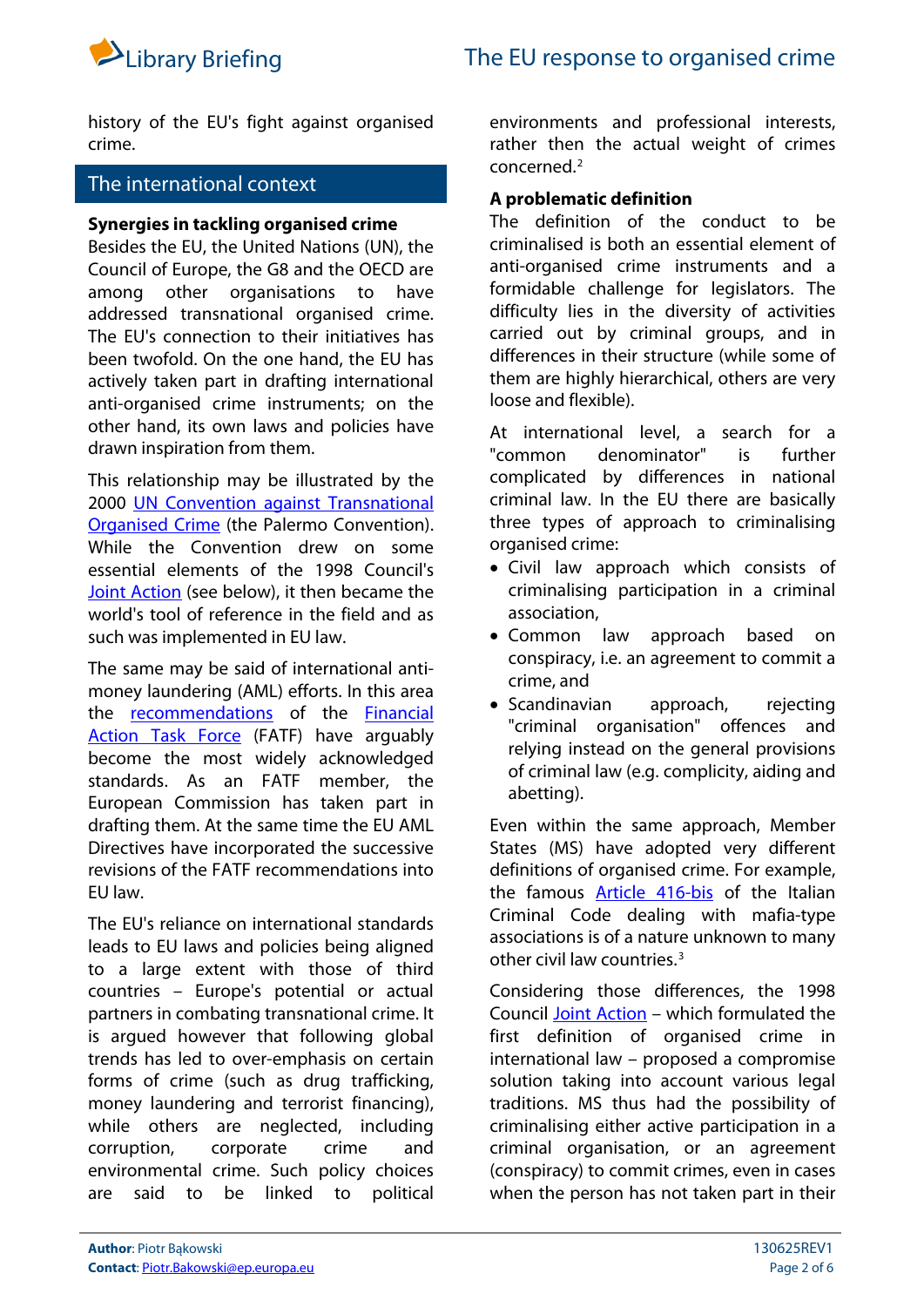

actual execution. This so-called "double" model (or "dual approach"), still maintained by EU legislation, has influenced the wording of the [Palermo Convention](https://www.unodc.org/unodc/en/treaties/CTOC/).

## EU laws, policies and institutions

Criminal activities touch upon various areas of life, take many forms and may originate from or reach outside the EU as much as inside it. Therefore, the EU's response had to be comprehensive while staying within the boundaries set by the treaties. What facilitated action at EU level was the consensus among MS on the need for common efforts in this field.

Since the 1990s, action plans and strategies have thus been elaborated either targeting organised crime in general<sup>[4](#page-5-3)</sup> or dealing with its particular forms, such as drug-related offences and trafficking in human beings. Moreover, the problem has been addressed within the EU's foreign policy and accession strategy, e.g. in respect of actions required of candidate countries. Most of the relevant actions however have been undertaken as part of police and judicial cooperation in criminal matters.

## **Police and judicial cooperation in criminal matters**

The treaty provisions on police and judicial cooperation in criminal matters have a double source: they evolved from informal meetings of MS' interior ministers and from inter-governmental relations under the Schengen agreement. Issues pertaining to organised crime came to prominence in these fora and various informal bodies were established, whose remit often covered both organised crime and terrorism.

Whereas the Treaty of Maastricht was silent on organised crime, the Amsterdam Treaty provided for the possibility to approximate criminal legislation in this field (Articles [29](http://eur-lex.europa.eu/LexUriServ/LexUriServ.do?uri=OJ:C:1997:340:FULL:EN:PDF#page=166) and  $31(e)$  TEU). Furthermore, it introduced framework decisions as an instrument for aligning national laws.

The approximation of organised crime laws not only has an impact on the level of protection against this form of crime throughout the EU, but it is also important for other criminal law instruments. This is because participation in a criminal organisation is considered an aggravating circumstance for other crimes. Moreover, it is one of the so-called "predicate offences" which trigger the application of EU antimoney laundering directives. Furthermore, it has a bearing on the operation of the principle of mutual recognition, the cornerstone of cooperation in criminal matters in the EU (the "dual criminality" test does not apply to organised crime offences).

Considering the above, expectations were high when the [Council Framework Decision](http://eur-lex.europa.eu/LexUriServ/LexUriServ.do?uri=CELEX:32008F0841:EN:NOT)  [on the fight against organised crime](http://eur-lex.europa.eu/LexUriServ/LexUriServ.do?uri=CELEX:32008F0841:EN:NOT) (FD) was adopted in 2008. The FD replaced the 1998 [Joint Action](http://eur-lex.europa.eu/LexUriServ/LexUriServ.do?uri=CELEX:31998F0733:EN:NOT) and built on the 2000 [Palermo Convention.](https://www.unodc.org/unodc/en/treaties/CTOC/) It modified the definition of a criminal organisation introduced by the Joint Action. It retained however the "double model" of criminalising organised crime, rejecting the Commission proposal which provided for a "single model" without the "conspiracy" option. The reason was that unanimity was required in the Council, which, it is argued, called for complex compromises.<sup>[5](#page-5-4)</sup>

The FD has met with strong criticism from various quarters. The Commission went as far as to make a formal [statement](http://register.consilium.europa.eu/pdf/en/06/st09/st09067.en06.pdf#page=12), seconded by France and Italy, that the FD did "not achieve the objective of the approximation of legislation on the fight against transnational organised crime as provided for in the Hague Programme". It is argued in this connection that the FD's provisions are so broad and flexible that they may lead to an over-extensive criminalisation. Moreover, most MS did not even have to change their legislation to formally comply with it. Indeed, the impact of the FD on aligning relevant national laws is considered to have been very limited.<sup>[6](#page-5-5)</sup>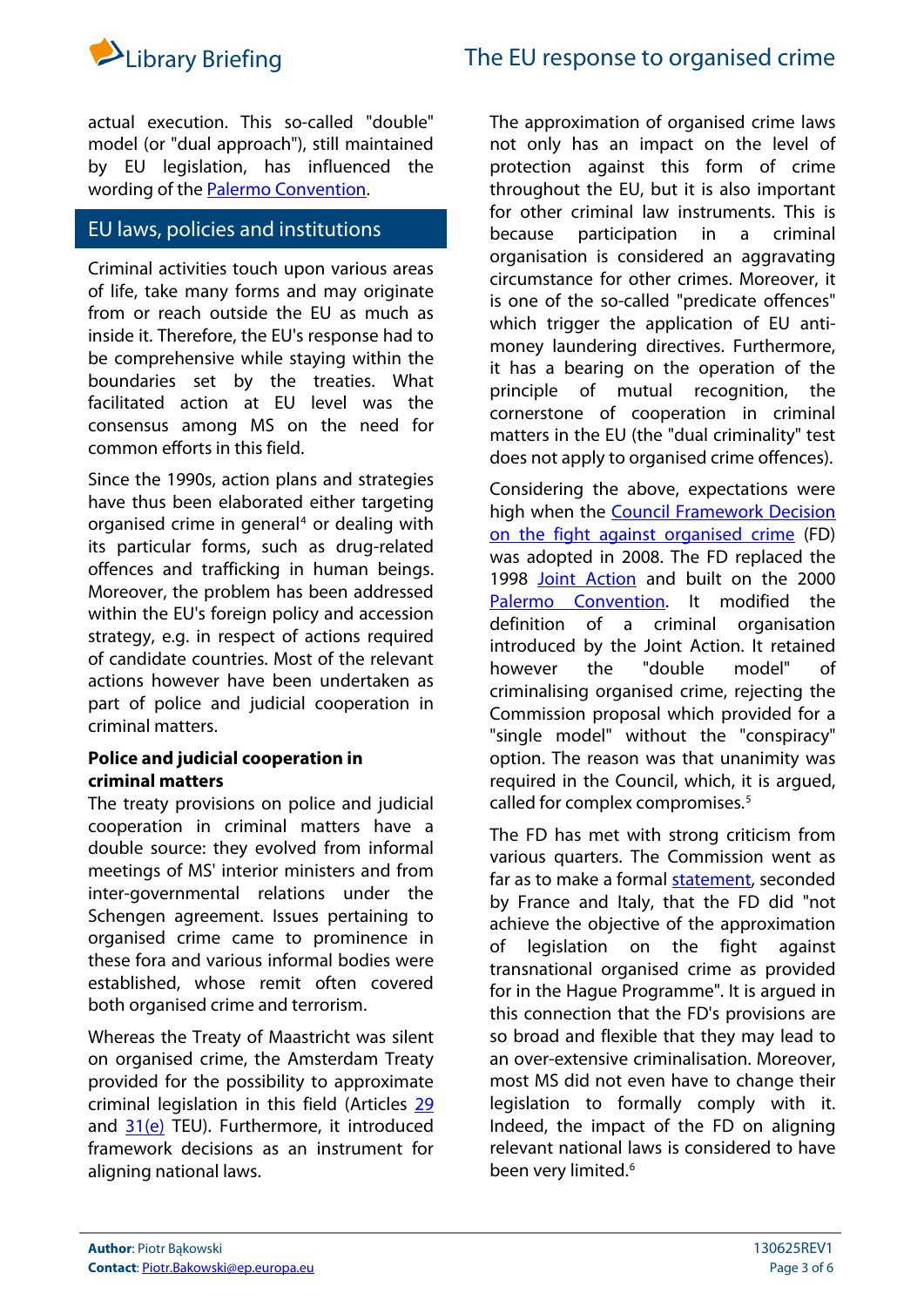

## **Europol**

Several EU agencies have been set up to deal with cross-border crime in the EU, including [Europol,](https://www.europol.europa.eu/) [Eurojust](http://eurojust.europa.eu/Pages/home.aspx) and [CEPOL](https://www.cepol.europa.eu/index.php?id=home0). Among them, [Europol](https://www.europol.europa.eu/) has arguably played the leading role in tackling transnational organised crime. The EU police agency has two main, distinct tasks:

- Collecting, analysing and disseminating information and intelligence. Since 2006 this has involved publishing Organised Crime Threat Assessments (OCTAs) now replaced with Serious and Organised Crime Threat Assessments (SOCTAs).[7](#page-5-6)
- Facilitating bilateral and multilateral cooperation between MS, with Europol itself having no autonomous investigative powers.

To fulfil these tasks Europol relies on MS' willingness to share information and intelligence, and cooperate on specific cross-border investigations (e.g. through participation in so-called [joint investigation](https://www.europol.europa.eu/content/page/joint-investigation-teams-989)  [teams](https://www.europol.europa.eu/content/page/joint-investigation-teams-989)). Many MS still seem reluctant to make use of Europol in either way.

Europol's mandate has been gradually extended. While under the 1995 [Europol](http://eur-lex.europa.eu/LexUriServ/LexUriServ.do?uri=CELEX:41995A1127(01):EN:HTML)  [Convention](http://eur-lex.europa.eu/LexUriServ/LexUriServ.do?uri=CELEX:41995A1127(01):EN:HTML) there had to be "factual indications that an organised criminal structure [was] involved", the 2009 **Europol** [decision](http://eur-lex.europa.eu/LexUriServ/LexUriServ.do?uri=CELEX:32009D0371:EN:NOT) broadened it to cover "serious crime affecting two or more MS".

This has led some commentators to argue that organised crime has become less important for Europol's work. Others however consider it as invariably central to Europol's mandate, pointing to the fact that it has been singled out as the first among the forms of serious crime covered.[8](#page-5-7)

In general, the Agency's mandate has been a hotly debated topic since its inception. Whereas voices have been raised in favour of creating a fully-fledged European police force (["the European FBI](http://www.euromove.org.uk/fileadmin/files_euromove/downloads/PP6.pdf)" scenario), proposals to grant Europol executive powers have invariably met with resistance at the Council. Moreover, any debate on new competencies has led to questions on democratic oversight and civil liberties. As to Europol's analytical tasks, arguments in favour of enhanced interoperability of its databases are counterbalanced with data protection concerns.<sup>[9](#page-5-8)</sup> Europol's mandate is again under discussion with the **proposed** [new regulation](http://www.oeil.ep.parl.union.eu/oeil/popups/ficheprocedure.do?reference=2013/0091(COD)&l=en) to bring it into line with the Lisbon Treaty.

## After Lisbon

## **The Lisbon Treaty provisions**

The [Lisbon Treaty](http://eur-lex.europa.eu/LexUriServ/LexUriServ.do?uri=CELEX:12007L/TXT:EN:NOT) has opened new paths for the approximation of national criminal laws in the EU including in respect of organised crime.

[Article 83\(1\) TFEU](http://eur-lex.europa.eu/LexUriServ/LexUriServ.do?uri=OJ:C:2012:326:FULL:EN:PDF#page=82) provides a legal basis for establishing minimum rules for the definition of criminal offences and sanctions in the areas of particularly serious crime with a cross-border dimension. Organised crime is one of these areas. There is however some ambiguity in the formulation of this provision, as organised crime has been listed alongside specific forms of crime (e.g. trafficking in human beings), often committed by organised criminal groups.

These minimum rules may be established by directives of the Parliament and the Council, adopted through the ordinary legislative procedure. Article 83(1) could thus serve as legal basis for a directive defining organised crime offences and related sanctions and replacing the 2008 FD.

[Article 83\(2\) TFEU](http://eur-lex.europa.eu/LexUriServ/LexUriServ.do?uri=OJ:C:2012:326:FULL:EN:PDF#page=83) provides another possibility for approximation of criminal laws when it is deemed necessary for the effective implementation of a Union policy in an area which has been subject to harmonisation measures.

The Lisbon Treaty also allows the establishment of minimum rules with respect to criminal procedure ([Article 82](http://eur-lex.europa.eu/LexUriServ/LexUriServ.do?uri=OJ:C:2012:326:FULL:EN:PDF#page=82)  [TFEU](http://eur-lex.europa.eu/LexUriServ/LexUriServ.do?uri=OJ:C:2012:326:FULL:EN:PDF#page=82)), which has led to the adoption of directives in areas previously regulated by framework decisions (e.g. the 2012 [Directive](http://eur-lex.europa.eu/LexUriServ/LexUriServ.do?uri=CELEX:32012L0029:en:NOT)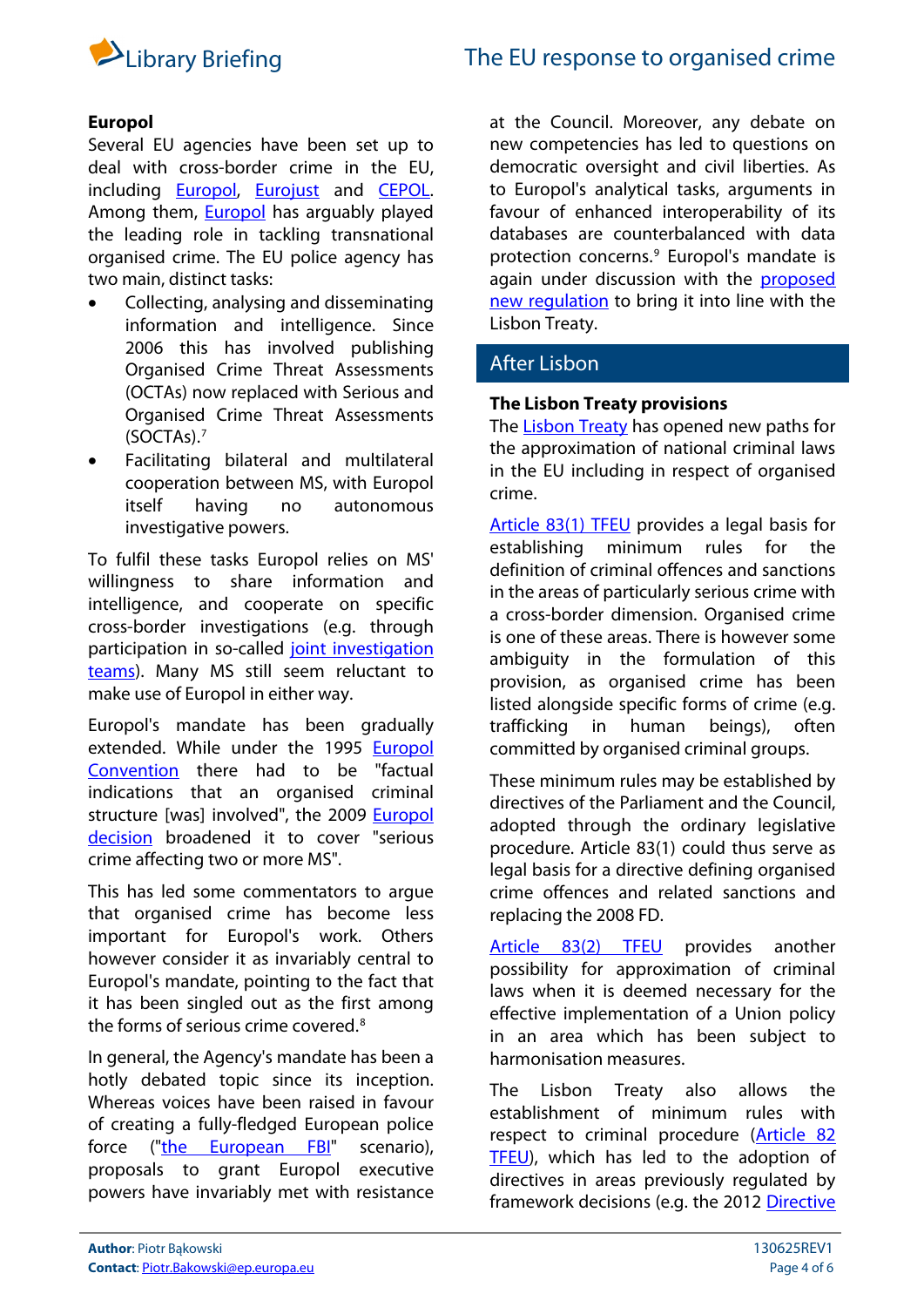

on the victims of crime). It is debatable to what extent this provision could be used to legislate in the area of witness protection, closely linked to organised crime. However, the Commission has [stated](http://www.europarl.europa.eu/sides/getAllAnswers.do?reference=E-2009-5092&language=EN) that it has no intention to make such proposals.

## **The EU policy cycle for organised and serious international crime**

The 2010 EU [Internal Security Strategy](http://ec.europa.eu/dgs/home-affairs/what-we-do/policies/internal-security/internal-security-strategy/index_en.htm) (ISS) identified the most serious threats faced by European societies, to which no single MS can respond on its own. Serious and organised crime are among those threats and disrupting criminal networks is one of the five objectives defined by the Strategy. The Commission has translated these objectives into three [concrete actions](http://eur-lex.europa.eu/LexUriServ/LexUriServ.do?uri=COM:2010:0673:FIN:EN:PDF#page=6):

- Identifying and dismantling such networks,
- Protecting the economy against criminal infiltration, and
- Confiscating criminal assets.

In 2010 a decision was made by the [Council](http://www.consilium.europa.eu/uedocs/cms_data/docs/pressdata/en/jha/117583.pdf) to establish a multi-annual policy cycle for the application of the ISS, and start by applying it to organised and serious international crime.

## **Figure 1: The EU policy cycle for organised and serious international crime**



Source: [Europol](https://www.europol.europa.eu/sites/default/files/publications/eu_policy_cycle__socta__empact.pdf), 2012.

The cycle consists of four steps:

1. Definition of priorities by the Council on the basis of recommendations made in the EU Serious and Organised Crime Threat

Assessment (SOCTA), drafted by Europol every four years.

2. Definition of strategic goals in a Multi-Annual Strategic Plan (MASP).

3. Implementation and monitoring of annual Operational Action Plans (OAPs), aligned with the strategic MASP.

4. Evaluation, serving as an input for the following policy cycle.

The ISS has enhanced the role of Europol as its threat assessments have become central for policy making. The first full four-year policy cycle started in March 2013, following the publication of the first [SOCTA report](https://www.europol.europa.eu/content/eu-serious-and-organised-crime-threat-assessment-socta).

## The European Parliament's position

The Parliament has actively taken part in shaping the EU anti-organised crime framework, critically assessing the existing instruments and recommending possible ways forward.

Consulted by the Council, it adopted in 2005 a [resolution](http://www.europarl.europa.eu/sides/getDoc.do?type=TA&language=EN&reference=P6-TA-2005-405) on the proposal for a framework decision on organised crime. The EP sought, among other things, to give some precision to the FD's definitions, however the Council did not follow this up. It also advocated the strengthening of Europol and providing for harsher penalties for members of mafia-type organisations.

In 2007 it adopted a [recommendation](http://www.europarl.europa.eu/sides/getDoc.do?type=TA&language=EN&reference=P6-TA-2007-213) to the Council on developing a strategic concept on tackling organised crime (drafted, like the 2005 resolution, by Bill Newton Dunn (ALDE, UK)). The EP called for "real autonomy" of Europol and Eurojust (though under Parliamentary control), which should be granted "full powers of initiative".

In a comprehensive 2011 [resolution](http://www.europarl.europa.eu/sides/getDoc.do?type=TA&language=EN&reference=P7-TA-2011-459) on organised crime in the EU, the EP focused, among other things, on improving the EU legislative framework and structures tackling organised crime. The EP asked the Commission to submit by the end of 2013 a proposal for a directive that would remedy the deficiencies of the 2008 FD in terms of